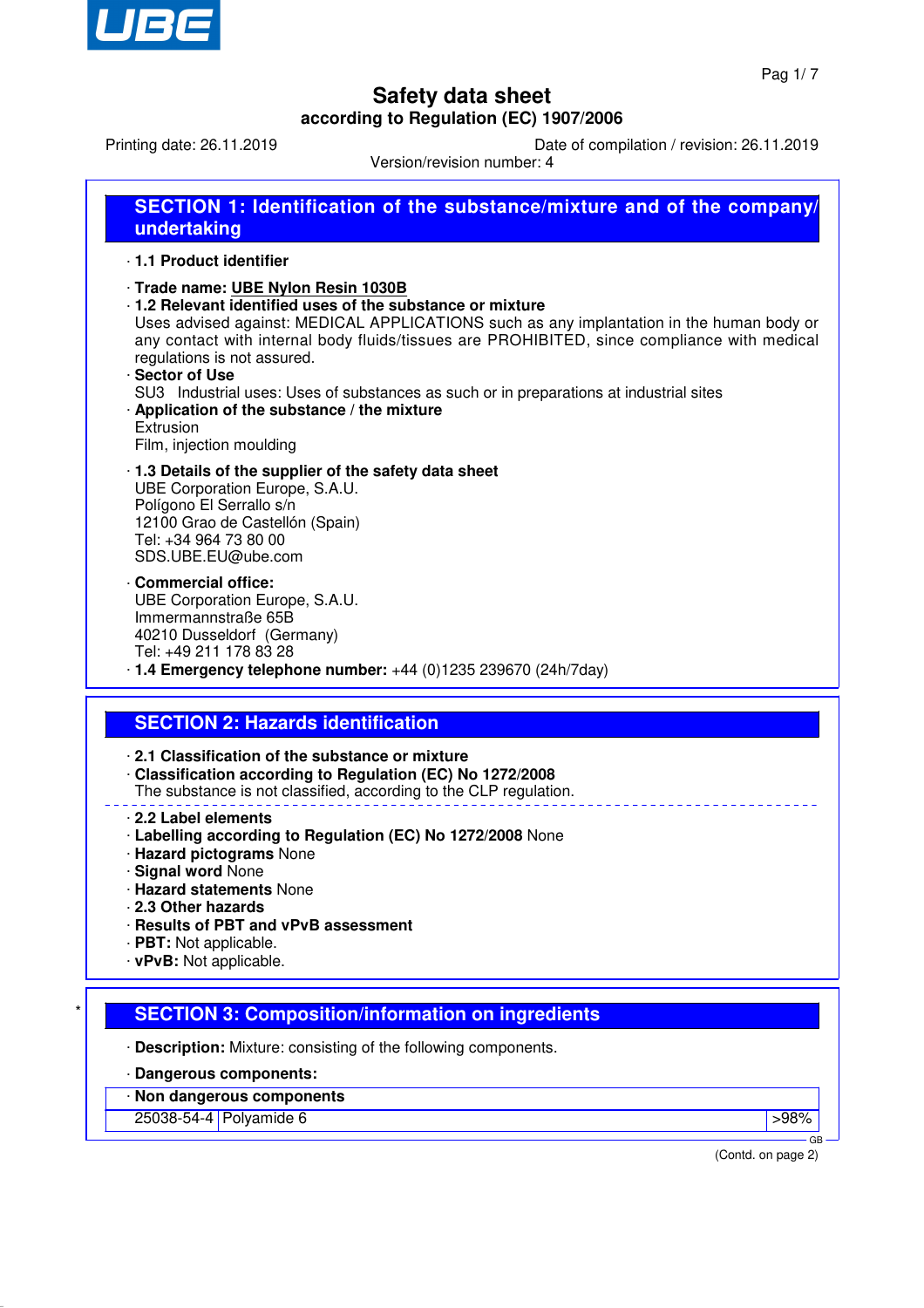

Printing date: 26.11.2019 Date of compilation / revision: 26.11.2019

Version/revision number: 4

### **Trade name: UBE Nylon Resin 1030B**

## **SECTION 4: First aid measures**

## · **4.1 Description of first aid measures**

· **General information:** Immediately remove any clothing soiled by the product. Take affected persons out into the fresh air. Seek medical treatment.

#### · **After inhalation:**

If exposed to vapors from heating and molding material , remove to fresh air .

If symptoms, coughing and discomfort in nose and throat remain, get medical attention.

### · **After skin contact:**

Immediately wash with water and soap and rinse thoroughly.

- If redness, itching or burning sensation develops, get medical attention.
- After contact with the molten product, cool rapidly with cold water.
- Do not pull solidified product off the skin.

Seek medical treatment.

#### · **After eye contact:**

Inmediately flush exposed area with copious amounts of tepid water for at least 15 minutes If redness, itching or burning sensation develops, do not rub eyes and immediately get medical attention.

#### · **After swallowing:**

Rinse out mouth and then drink plenty of water.

Do not induce vomiting; call for medical help immediately.

· **4.2 Most important symptoms and effects, both acute and delayed** At molten state, expected to cause burns to skin.

Irreversible dermatitis will occur if you do not wash affected skin immediately and thoroughly. · **4.3 Indication of any immediate medical attention and special treatment needed**

Treatment: Treat according to symptoms (decontamination, vital functions), no known specific antidote.

## **SECTION 5: Firefighting measures**

- · **5.1 Extinguishing media**
- · **Suitable extinguishing agents:**
- **Water**
- Fire-extinguishing powder
- Carbon dioxide
- Use fire extinguishing methods suitable to surrounding conditions.
- · **For safety reasons unsuitable extinguishing agents:** Not known
- · **5.2 Special hazards arising from the substance or mixture**
- In case of fire, the following can be released: Carbon monoxide (CO) Carbon Dioxide (CO2) Under certain fire conditions, traces of other toxic gases cannot be excluded, e.g.: Hydrogen cyanide (HCN) Ammonia (NH3) · **5.3 Advice for firefighters**
- · **Protective equipment:** Firefighters should wear appropriate protective equipment Mouth respiratory protective device. · **Additional information**
- Cool endangered receptacles with water spray.

(Contd. on page 3)

GB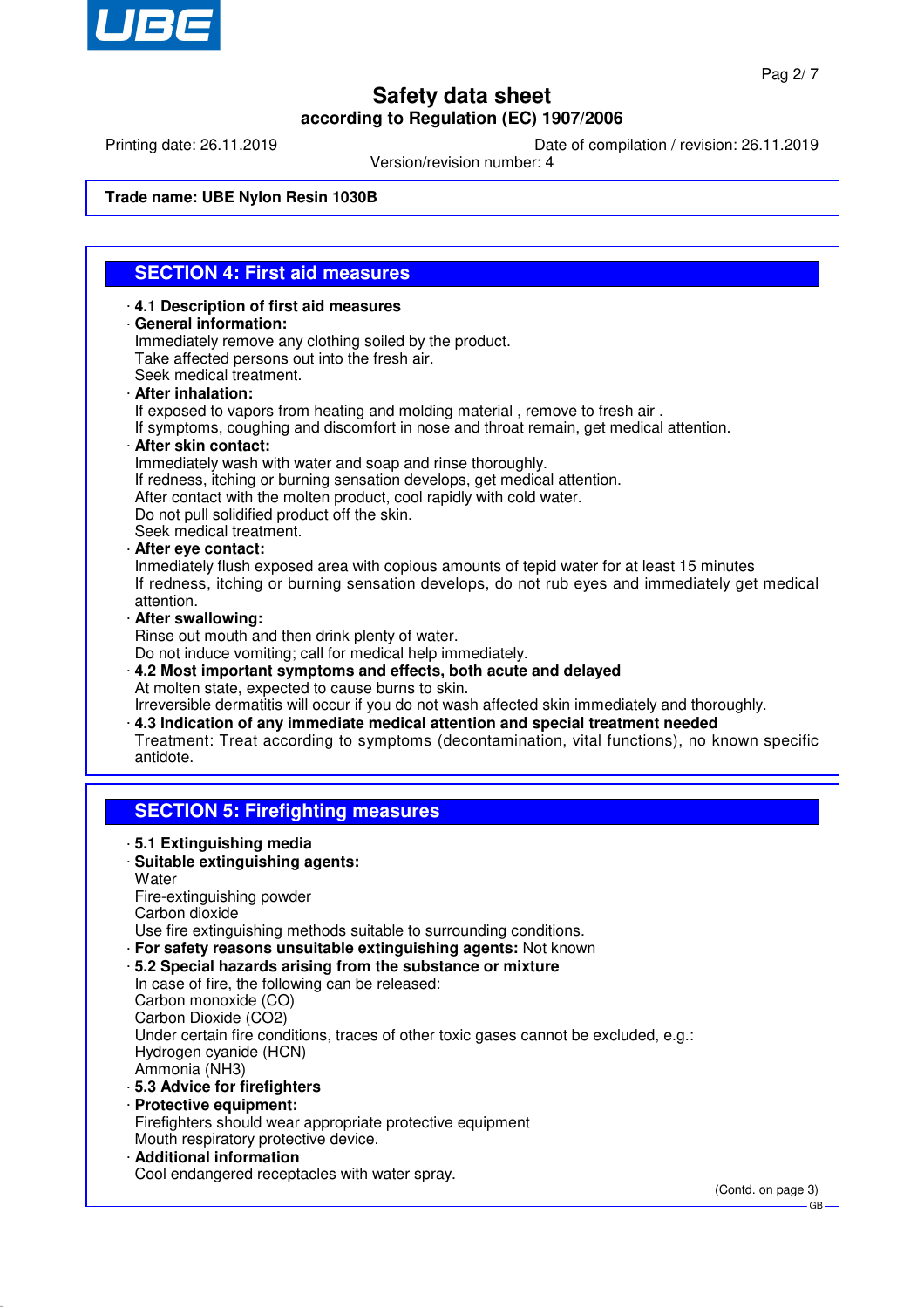

Printing date: 26.11.2019 Date of compilation / revision: 26.11.2019

Version/revision number: 4

### **Trade name: UBE Nylon Resin 1030B**

Collect contaminated fire fighting water separately. It must not enter the sewage system.

## **SECTION 6: Accidental release measures**

- · **6.1 Personal precautions, protective equipment and emergency procedures** Stop leak if you can do so without risk Remove combustible materials Ensure adequate ventilation Use personal protective equipment as indicated in paragraph 8
- · **6.2 Environmental precautions:** Do not allow to enter sewers/ surface or ground water.
- · **6.3 Methods and material for containment and cleaning up:**

Sweep up to prevent slipping on polymer pellets Send for recovery or disposal in suitable receptacles.

- Dispose contaminated material as waste according to item 13.
- · **6.4 Reference to other sections** See Section 7 for information on safe handling. See Section 8 for information on personal protection equipment. See Section 13 for disposal information.

## **SECTION 7: Handling and storage**

· **7.1 Precautions for safe handling**

Keep away from foodstuffs, beverages and feed. Immediately remove all soiled and contaminated clothing Wash hands before breaks and at the end of work. Do not eat, drink, smoke or sniff while working. Molten state: Avoid skin contact with the liquefied material.

Avoid breathing dust/fume/vapours.

- · **Information about fire and explosion protection:** Protect against electrostatic charges.
- · **7.2 Conditions for safe storage, including any incompatibilities**
- · **Storage:**
- · **Requirements to be met by storerooms and receptacles:**
- Store in cool, dry conditions in well sealed receptacles.
- · **Information about storage in one common storage facility:** Not required.
- · **Further information about storage conditions:** Protect from heat and direct sunlight.
- · **7.3 Specific end use(s)**
- No further relevant information available.
- See item 1.2

## **SECTION 8: Exposure controls/personal protection**

- · **Additional information about design of technical facilities:** Adequate ventilation should be maintained at handing. Additionally, local exhaust ventilation recommended at melting process.
- · **8.1 Control parameters**
- · **Ingredients with limit values that require monitoring at the workplace:**

The product does not contain any relevant quantities of materials with critical values that have to be monitored at the workplace.

· **Additional information:** The lists valid during the making were used as basis.

(Contd. on page 4)

GB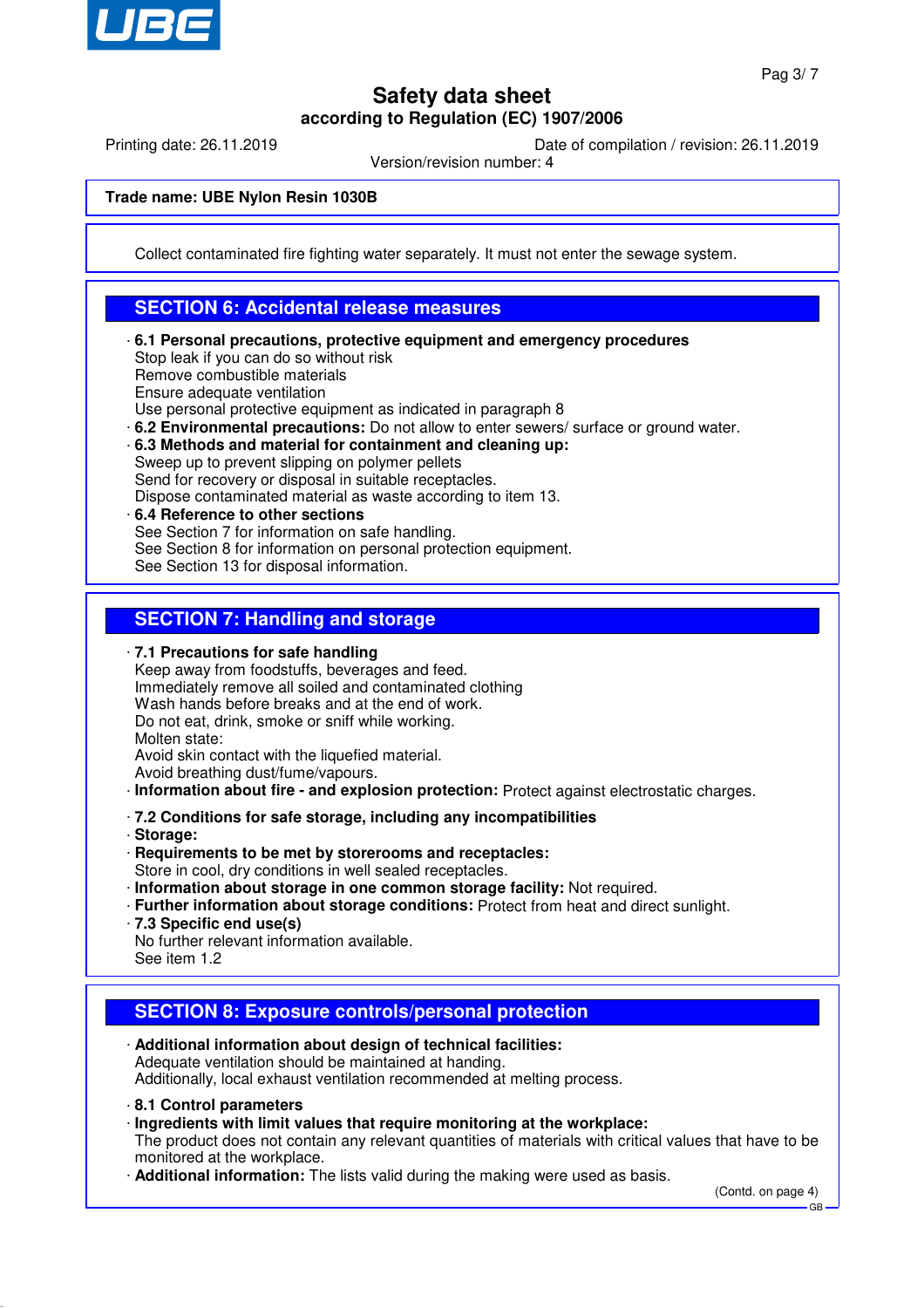

Printing date: 26.11.2019 Date of compilation / revision: 26.11.2019

Version/revision number: 4

### **Trade name: UBE Nylon Resin 1030B**

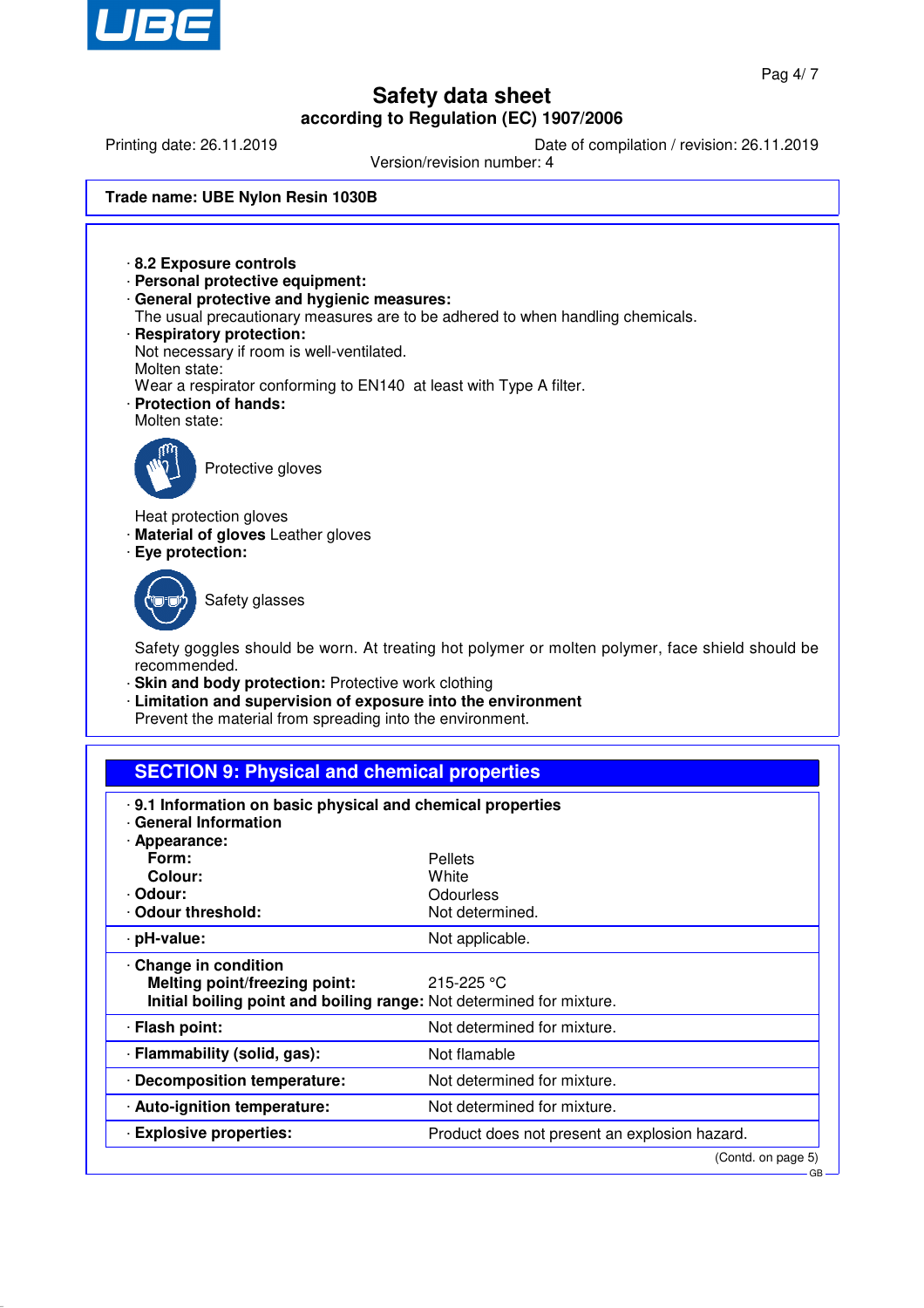

Printing date: 26.11.2019 Date of compilation / revision: 26.11.2019

Version/revision number: 4

### **Trade name: UBE Nylon Resin 1030B**

| <b>Explosion limits:</b>                  |                                              |
|-------------------------------------------|----------------------------------------------|
| Lower:                                    | Not determined for mixture.                  |
| Upper:                                    | Not determined for mixture.                  |
| · Vapour pressure:                        | Not applicable because it is a solid mixture |
| ⋅ Density at 20 °C:                       | 1.09-1.19 g/cm <sup>3</sup>                  |
| · Vapour density                          | Not applicable because it is a solid mixture |
| <b>Evaporation rate</b>                   | Not applicable because it is a solid mixture |
| · Solubility in / Miscibility with        |                                              |
| water:                                    | Insoluble.                                   |
| · Partition coefficient: n-octanol/water: | Not determined for mixture.                  |
| · Viscosity:                              |                                              |
| Dynamic:                                  | 244-268 ml/g                                 |
| Kinematic:                                | Not applicable because it is a solid mixture |
| · Solvent content:                        |                                              |
| VOC (EC)                                  | $0.00\%$                                     |
| 9.2 Other information                     | No further relevant information available.   |

## **SECTION 10: Stability and reactivity**

· **10.1 Reactivity** Stable under ordinary conditions of use and storage. · **10.2 Chemical stability** Stable at environment temperature. The product is stable if stored and handled as prescribed/indicated · **Thermal decomposition / conditions to be avoided:** No decomposition if used according to specifications. · **10.3 Possibility of hazardous reactions** No hazardous reactions if stored and handled as prescribed/indicated. · **10.4 Conditions to avoid** Avoid heat, flames, sparks and other sources of ignition. Avoid high temperature · **10.5 Incompatible materials:** Oxidizing agents, acids, bases and reactive agents. · **10.6 Hazardous decomposition products:** Carbon monoxide and carbon dioxide Hydrogen cyanide (prussic acid)

#### Ammonia

## **SECTION 11: Toxicological information**

· **11.1 Information on toxicological effects**

- · **Acute toxicity** Based on available data, the classification criteria are not met.
- · **Primary irritant effect:**
- · **Skin corrosion/irritation** Not classified (Lack of data)
- · **Serious eye damage/irritation** Not classified (Lack of data)
- · **Respiratory or skin sensitisation** Not classified (Lack of data)
- · **Other information (about experimental toxicology):**

Aspiration hazard: No further relevant information available.

(Contd. on page 6)

GB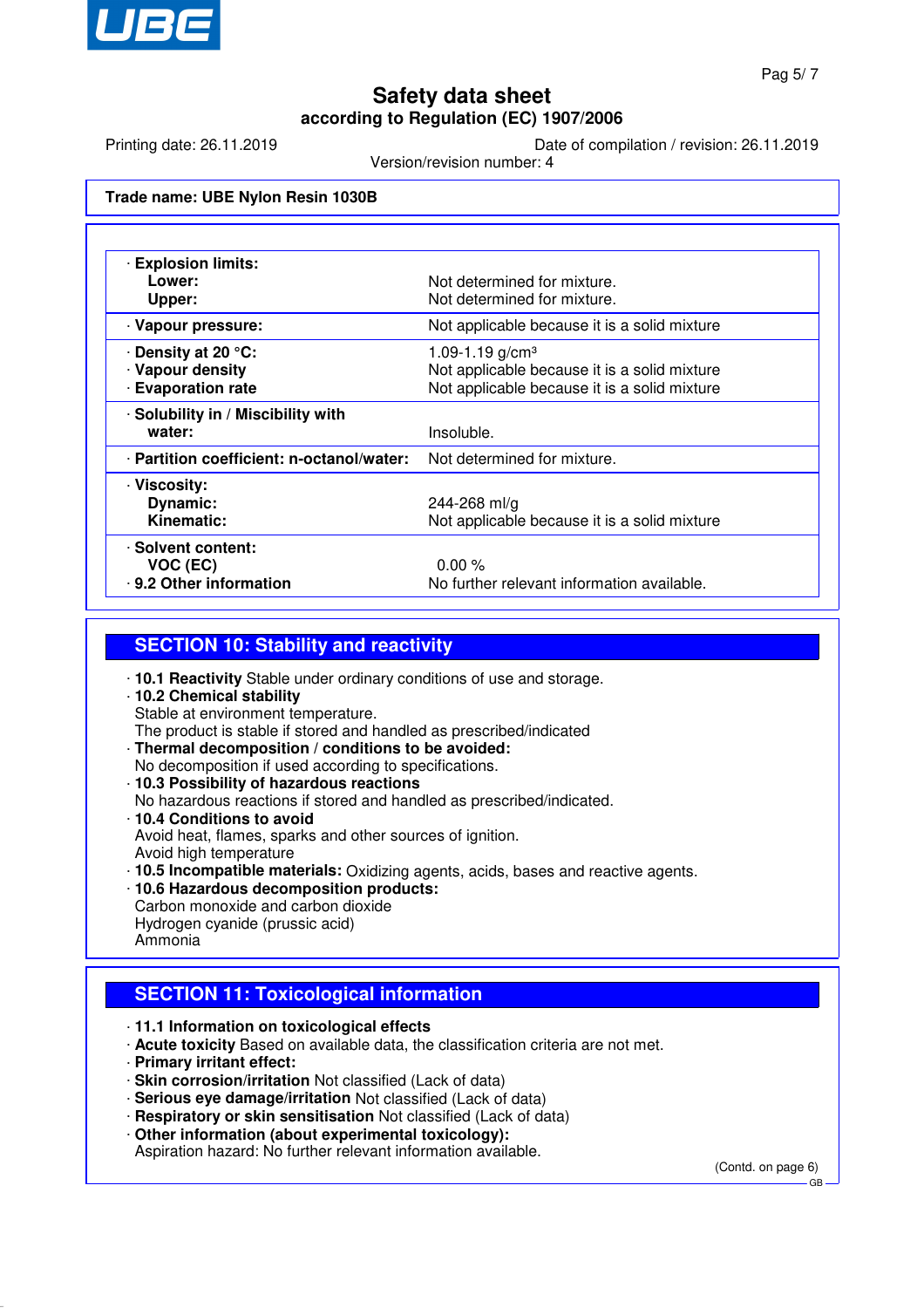

Printing date: 26.11.2019 Date of compilation / revision: 26.11.2019

Version/revision number: 4

#### **Trade name: UBE Nylon Resin 1030B**

· **CMR effects (carcinogenity, mutagenicity and toxicity for reproduction)**

No further relevant information available.

- · **Germ cell mutagenicity** Based on available data, the classification criteria are not met.
- · **Carcinogenicity** Based on available data, the classification criteria are not met.
- · **Reproductive toxicity** Based on available data, the classification criteria are not met.
- · **STOT-single exposure** Based on available data, the classification criteria are not met.
- · **STOT-repeated exposure** Based on available data, the classification criteria are not met.
- · **Aspiration hazard** Based on available data, the classification criteria are not met.

### **SECTION 12: Ecological information**

- · **12.1 Toxicity**
- · **Aquatic toxicity:** No further relevant information available.
- · **12.2 Persistence and degradability** No further relevant information available.
- · **12.3 Bioaccumulative potential** No further relevant information available.
- · **12.4 Mobility in soil** No further relevant information available.
- · **12.5 Results of PBT and vPvB assessment**
- · **PBT:** Not applicable.
- · **vPvB:** Not applicable.
- · **12.6 Other adverse effects** No further relevant information available.

### **SECTION 13: Disposal considerations**

- · **13.1 Waste treatment methods**
- · **Recommendation**
	- Chemical residues generally count as special waste

Must not be disposed together with household garbage. Do not allow product to reach sewage system.

Disposal must be made according to official regulations.

### · **Uncleaned packaging:**

· **Recommendation:**

Packaging may contain residues of the product and should be treated accordingly. Disposal must be made according to official regulations.

| <b>SECTION 14: Transport information</b> |                                                                |  |
|------------------------------------------|----------------------------------------------------------------|--|
| · 14.1 UN-Number                         | The substance is not classified under transport<br>regulations |  |
| · ADR, ADN, IMDG, IATA                   | Not applicable                                                 |  |
| · 14.2 UN proper shipping name           | The substance is not classified under transport<br>regulations |  |
| · ADR, ADN, IMDG, IATA                   | Not applicable                                                 |  |
| 14.3 Transport hazard class(es)          | The substance is not classified under transport<br>regulations |  |
| · ADR, ADN, IMDG, IATA                   |                                                                |  |
| · Class                                  | Not applicable                                                 |  |
|                                          | (Contd. on page 7)                                             |  |